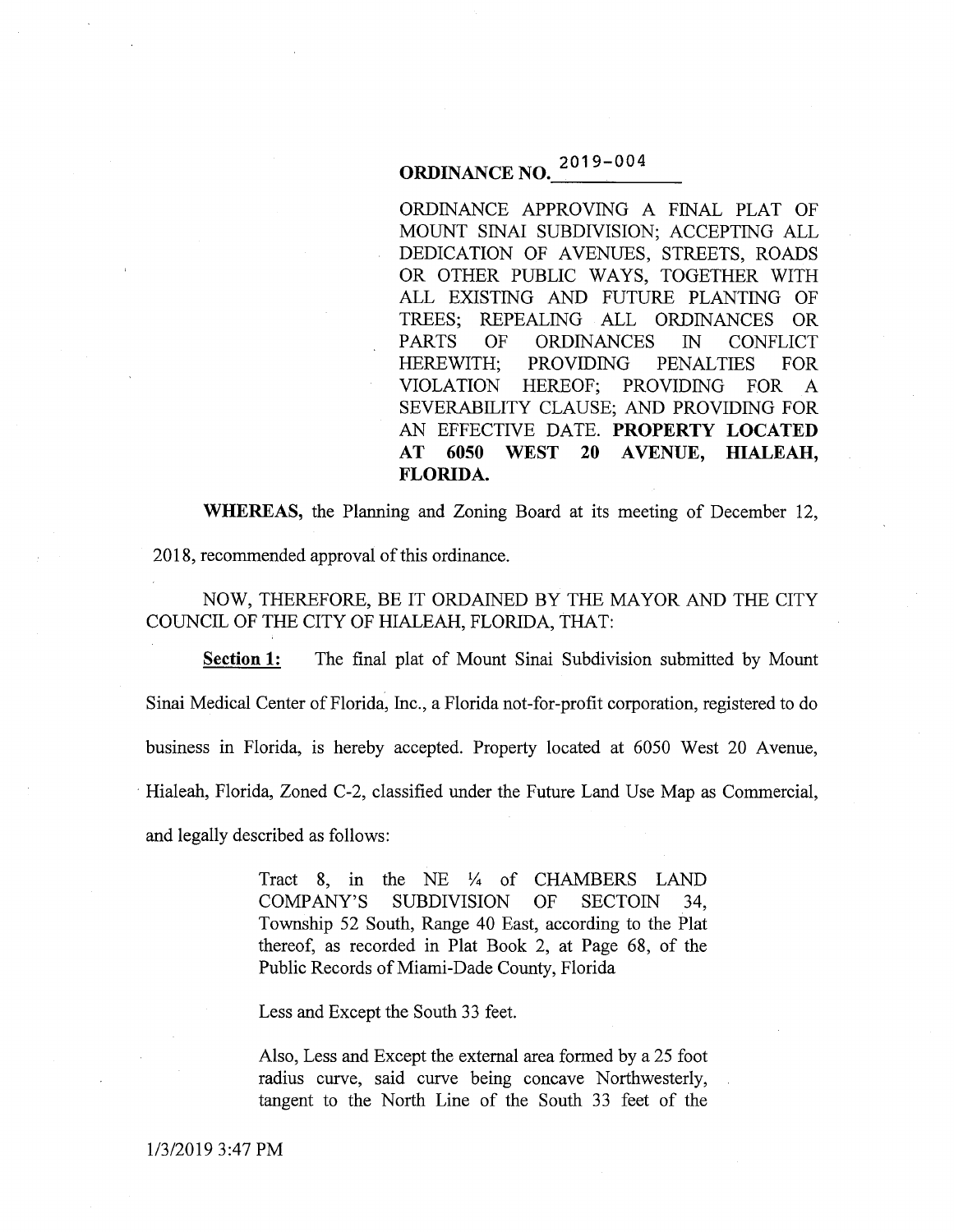## ORDINANCE NO. **2019-004**  Page 2

aforesaid Tract 8, and tangent also to the West line of the East 190 feet of said Tract 8.

**Section 2:** All dedication of avenues or other public ways together with all existing and future planting, trees, shrubbery and fire hydrants thereon are hereby accepted.

#### **Section 3: Repeal of Ordinances in Conflict.**

All ordinances or parts of ordinances in conflict herewith are hereby repealed to the extent of such conflict.

#### **Section 4: Penalties.**

Every person violating any provision of the Code or any ordinance, rule or regulation adopted or issued in pursuance thereof shall be assessed a civil penalty not to exceed \$500.00 within the discretion of the court or administrative tribunal having jurisdiction. Each act of violation and each day upon which any such violation shall occur shall constitute a separate offense. In addition to the penalty prescribed above, the city may pursue other remedies such as abatement of nuisance, injunctive relief, administrative adjudication and revocation of licenses or permits.

#### **Section 5: Severability Clause.**

If any phrase, clause, sentence, paragraph or section of this ordinance shall be declared invalid or unconstitutional by the judgment or decree of a court of competent jurisdiction, such invalidity or unconstitutionality shall not affect any of the remaining phrases, clauses, sentences, paragraphs or section of this ordinance.